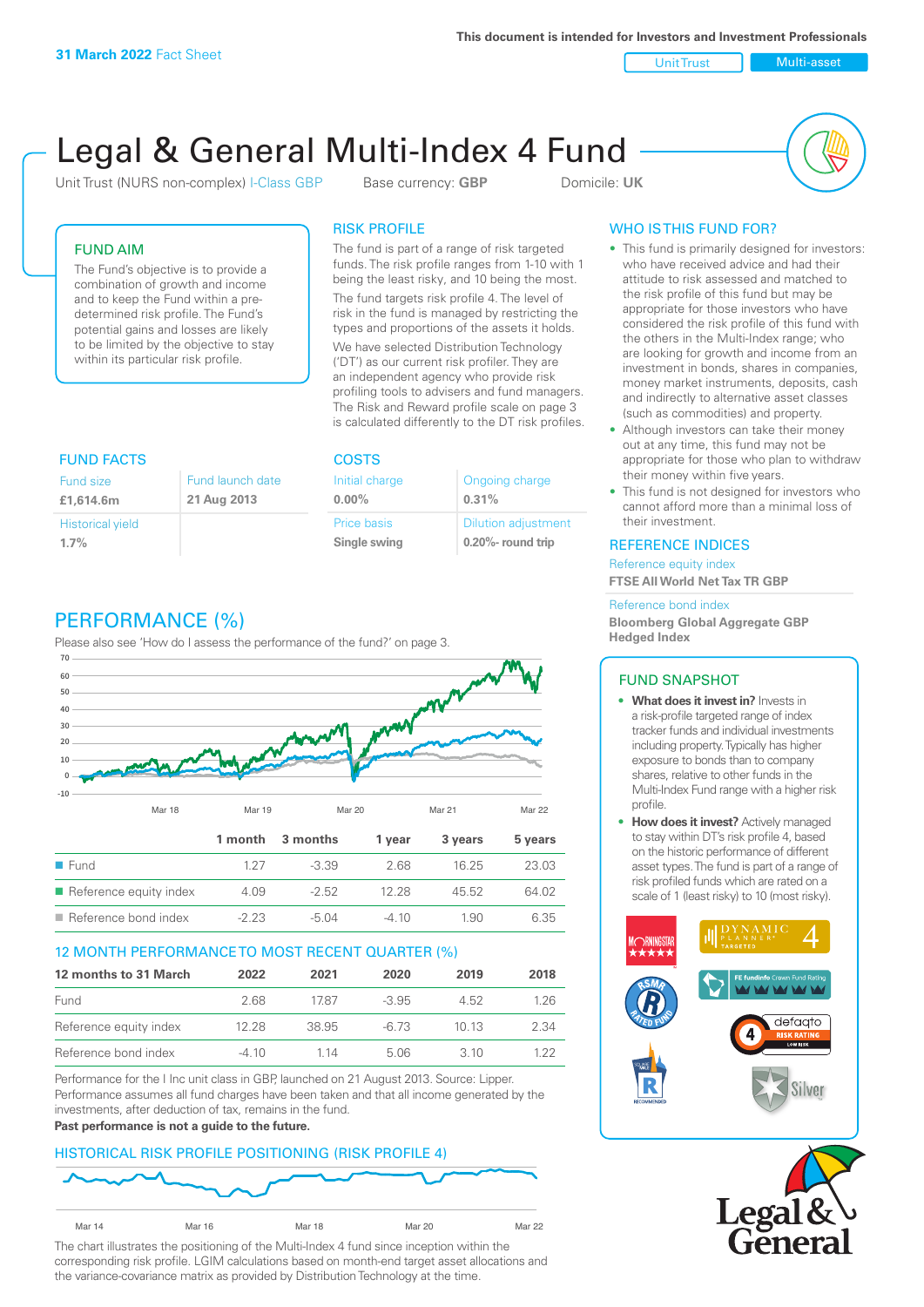# Legal & General Multi-Index 4 Fund

Unit Trust (NURS non-complex) I-Class GBP

# PORTFOLIO BREAKDOWN

All data source LGIM unless otherwise stated. Totals may not sum due to rounding.





#### FUND MANAGERS

The fund managers have responsibility for managing the multi-index fund range. They are part of the Multi-Asset Funds (MAF) team in LGIM. This team focuses on designing and managing multi-asset funds that are tailored to match the specific objectives of various client types. The team sits within a wider Asset Allocation team which combines both depth of experience with a broad range of expertise from different fields, including fund management, investment consulting and risk management roles.

# TOP 10 HOLDINGS (%)

| Cash                                                   | 8.5 |
|--------------------------------------------------------|-----|
| L&G US Index Trust                                     | 7.5 |
| <b>L&amp;G UK Index Trust</b>                          | 7.5 |
| L&G All Stocks Gilt Index Trust                        | 7.0 |
| L&G Sterling Corporate Bond Index Fund                 | 7.0 |
| L&G Japan Index Trust                                  | 5.5 |
| <b>LGIM Global Corporate Bond Fund</b>                 | 5.0 |
| L&G Global Emerging Markets Index Fund                 | 4.0 |
| L&G Global Infrastructure Index Fund                   | 3.3 |
| L&G Emerging Markets Government Bond (US\$) Index Fund | 3.0 |